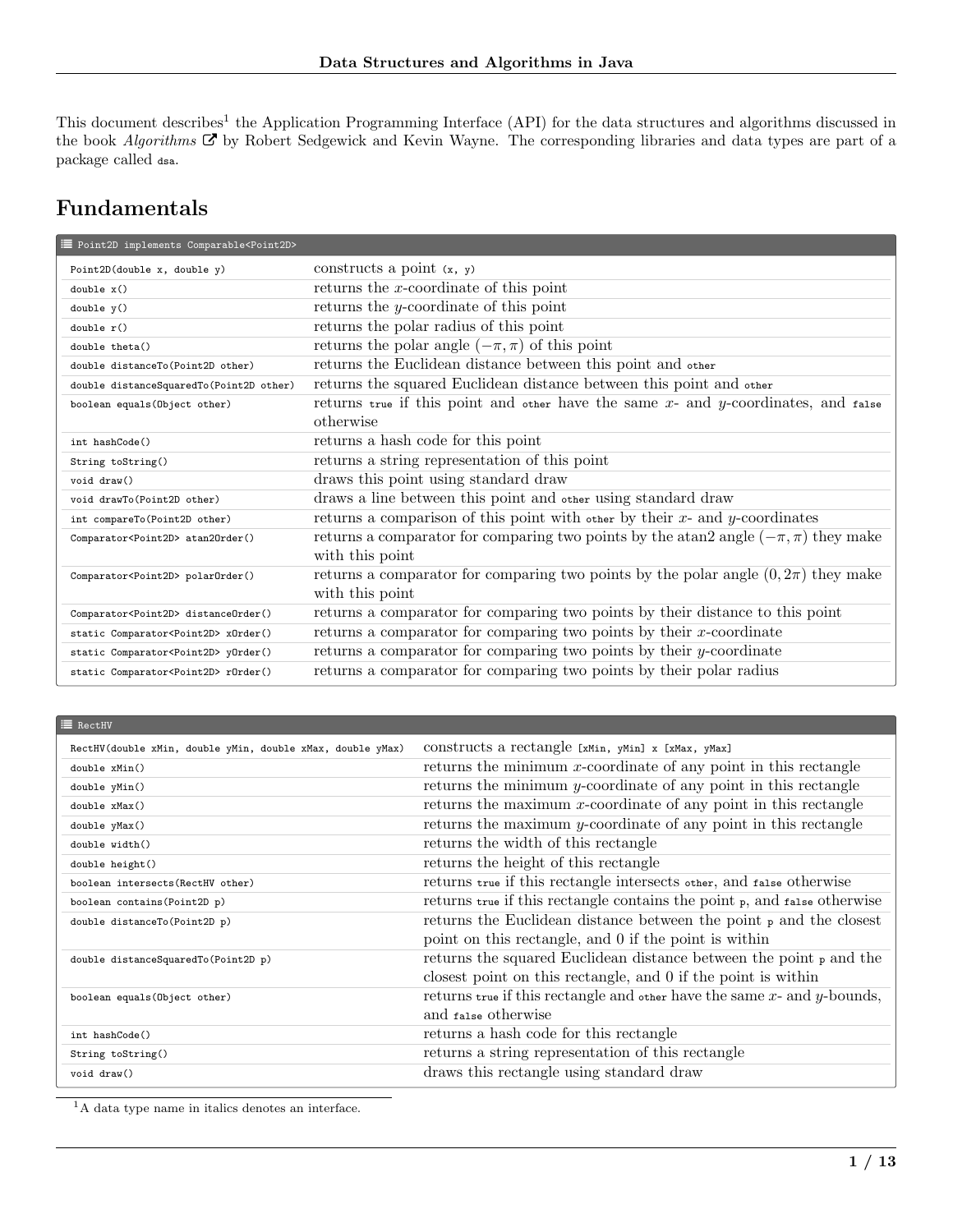| $\equiv$ Vector                     |                                                        |
|-------------------------------------|--------------------------------------------------------|
| Vector(double <sup>[]</sup> coords) | constructs a vector given its components               |
| double get(int i)                   | returns the ith component of this vector               |
| Vector add (Vector other)           | returns the sum of this vector and other               |
| Vector subtract (Vector other)      | returns the difference of this vector and other        |
| double dot (Vector other)           | returns the dot product of this vector and other       |
| Vector scale(double alpha)          | returns a scaled (by factor alpha) copy of this vector |
| Vector direction()                  | returns a unit vector in the direction of this vector  |
| double magnitude()                  | returns the magnitude of this vector                   |
| int dimension()                     | returns the dimension of this vector                   |
| String toString()                   | returns a string representation of this vector         |

| E Counter implements Comparable <counter></counter> |                                                                                 |  |
|-----------------------------------------------------|---------------------------------------------------------------------------------|--|
| Counter (String id)                                 | constructs a counter given its id                                               |  |
| void increment()                                    | increments this counter by 1                                                    |  |
| $int$ tally()                                       | returns the current value of this counter                                       |  |
| void reset()                                        | resets this counter to zero                                                     |  |
| boolean equals (Object other)                       | returns true if this counter and other have the same tally, and false otherwise |  |
| String toString()                                   | returns a string representation of this counter                                 |  |
| int compareTo(Counter other)                        | returns a comparison of this counter with other by their tally                  |  |

| Date implements Comparable <date></date> |                                                                        |
|------------------------------------------|------------------------------------------------------------------------|
| Date(int month, int day, int year)       | constructs a date from month, day, and year                            |
| Date(String s)                           | constructs a date from a string $\frac{1}{2}$ of the form "MM/DD/YYYY" |
| $int$ month()                            | returns the month (an integer between 1 and 12)                        |
| int day()                                | returns the day (an integer between 1 and 31)                          |
| int year()                               | returns the year                                                       |
| Date next()                              | returns the next date in the calendar                                  |
| boolean isBefore(Date other)             | returns true if this date is before other, and false otherwise         |
| boolean isAfter(Date other)              | returns true if this date is after other, and false otherwise          |
| boolean equals (Object other)            | returns true if this date is the same as other, and false otherwise    |
| int hashCode()                           | returns a hash code for this date                                      |
| String toString()                        | returns a string representation of this date                           |
| int compareTo(Date other)                | returns a chronological comparison of this date with other             |

## $\begin{tabular}{ll} \Xi\hline \Xi\hline \texttt{Transaction implements Compare} & \texttt{ComplexTransaction} \end{tabular}$

| Transaction(String name, Date date, double amount)        | constructs a transaction from a name, date, and amount                  |
|-----------------------------------------------------------|-------------------------------------------------------------------------|
| Transaction(String s)                                     | constructs a transaction from a string s of the form "name date amount" |
| String name()                                             | returns the name of the person involved in this transaction             |
| Date date()                                               | returns the date of this transaction                                    |
| double amount()                                           | returns the amount of this transaction                                  |
| int hashCode()                                            | returns a hash code for this transaction                                |
| String toString()                                         | returns a string representation of this transaction                     |
| int compareTo(Transaction other)                          | returns a comparison of this transaction with other by amount           |
| static Comparator <transaction> nameOrder()</transaction> | returns a comparator for comparing two transactions by name             |
| static Comparator <transaction> dateOrder()</transaction> | returns a comparator for comparing two transactions by date             |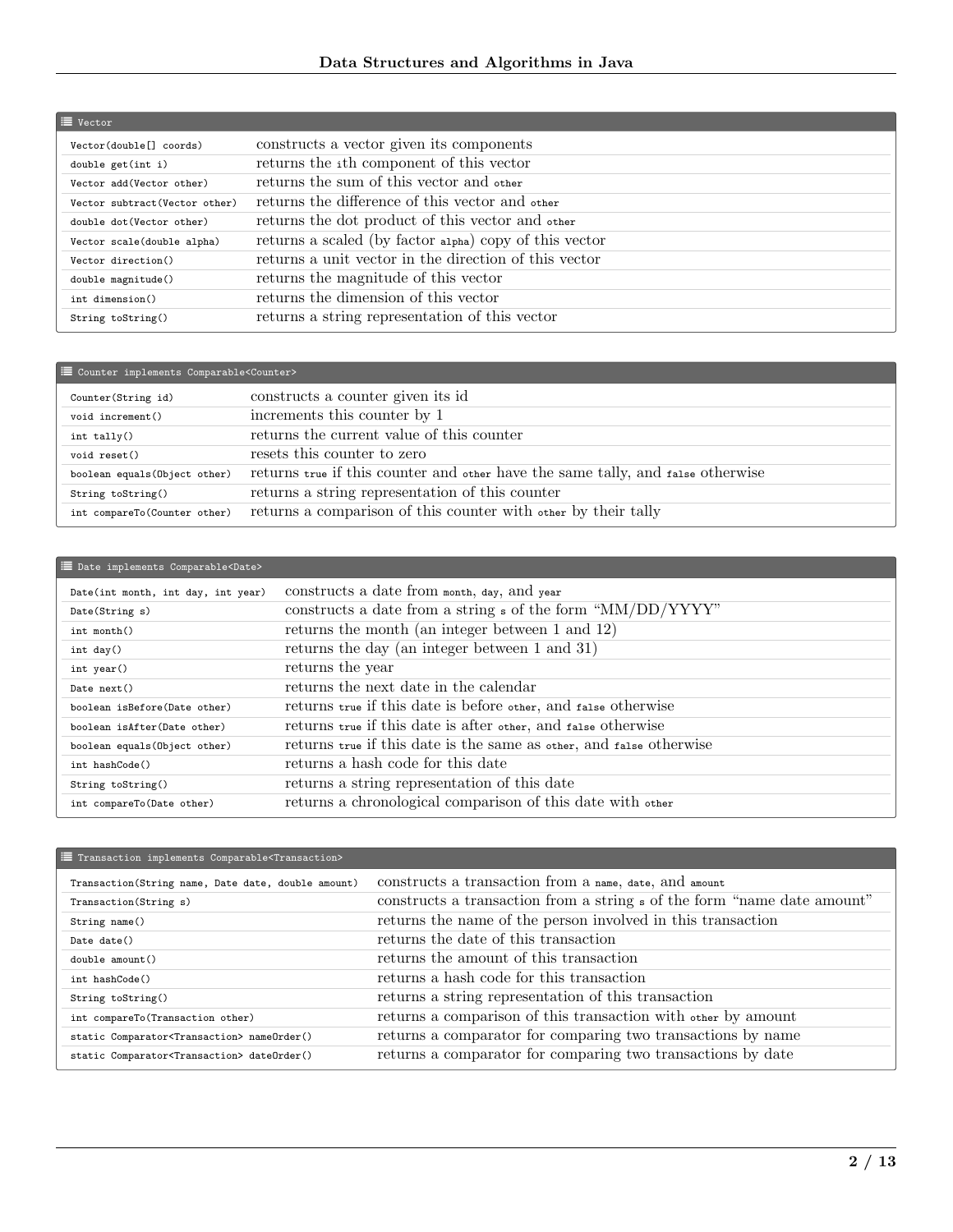| <b>E</b> LinearSearch                      |                                                        |  |
|--------------------------------------------|--------------------------------------------------------|--|
| static int indexOf(Object[] a, Object key) | returns the index of key in the array $\alpha$ , or -1 |  |
| static int indexOf(int[] a, int key)       | returns the index of key in the array $a$ , or $-1$    |  |
| static int indexOf(double[] a, double key) | returns the index of key in the array $\alpha$ , or -1 |  |

| ■ BinarySearch                                     |                                                               |
|----------------------------------------------------|---------------------------------------------------------------|
| static int indexOf(Comparable[] a, Comparable key) | returns the index of key in the sorted array $\alpha$ , or -1 |
| static int indexOf(int[] a, int key)               | returns the index of key in the sorted array $\alpha$ , or -1 |
| static int indexOf(double[] a, double key)         | returns the index of key in the sorted array $\alpha$ , or -1 |

| $\equiv$ Bag <item> extends Iterable<item></item></item> |                                                           |
|----------------------------------------------------------|-----------------------------------------------------------|
| boolean isEmpty()                                        | returns true if this bag is empty, and false otherwise    |
| int size()                                               | returns the number of items in this bag                   |
| void add(Item item)                                      | adds item to this bag                                     |
| Iterator <item> iterator()</item>                        | returns an iterator to iterate over the items in this bag |

| E LinkedBag <item> implements Bag<item></item></item> |                                                                 |
|-------------------------------------------------------|-----------------------------------------------------------------|
| LinkedBag()                                           | constructs an empty bag                                         |
|                                                       | string to String () returns a string representation of this bag |

| ResizingArrayBag <item> implements Bag<item></item></item> |                                             |
|------------------------------------------------------------|---------------------------------------------|
|                                                            | ResizingArrayBag() constructs an empty bag  |
| String toString()                                          | returns a string representation of this bag |

| $\equiv$ Queue <item> extends Iterable<item></item></item> |                                                                           |
|------------------------------------------------------------|---------------------------------------------------------------------------|
| boolean isEmpty()                                          | returns true if this queue is empty, and false otherwise                  |
| int size()                                                 | returns the number of items in this queue                                 |
| void enqueue(Item item)                                    | adds item to the end of this queue                                        |
| Item peek()                                                | returns the item at the front of this queue                               |
| Item dequeue()                                             | removes and returns the item at the front of this queue                   |
| Iterator <item> iterator()</item>                          | returns an iterator to iterate over the items in this queue in FIFO order |

| E LinkedQueue <item> implements Queue<item></item></item> |                                                                 |  |
|-----------------------------------------------------------|-----------------------------------------------------------------|--|
| LinkedQueue()                                             | constructs an empty queue                                       |  |
|                                                           | String toString() returns a string representation of this queue |  |

## **E** ResizingArrayQueue<Item> implements Queue<Item>

| String toString() | returns a string representation of this queue |
|-------------------|-----------------------------------------------|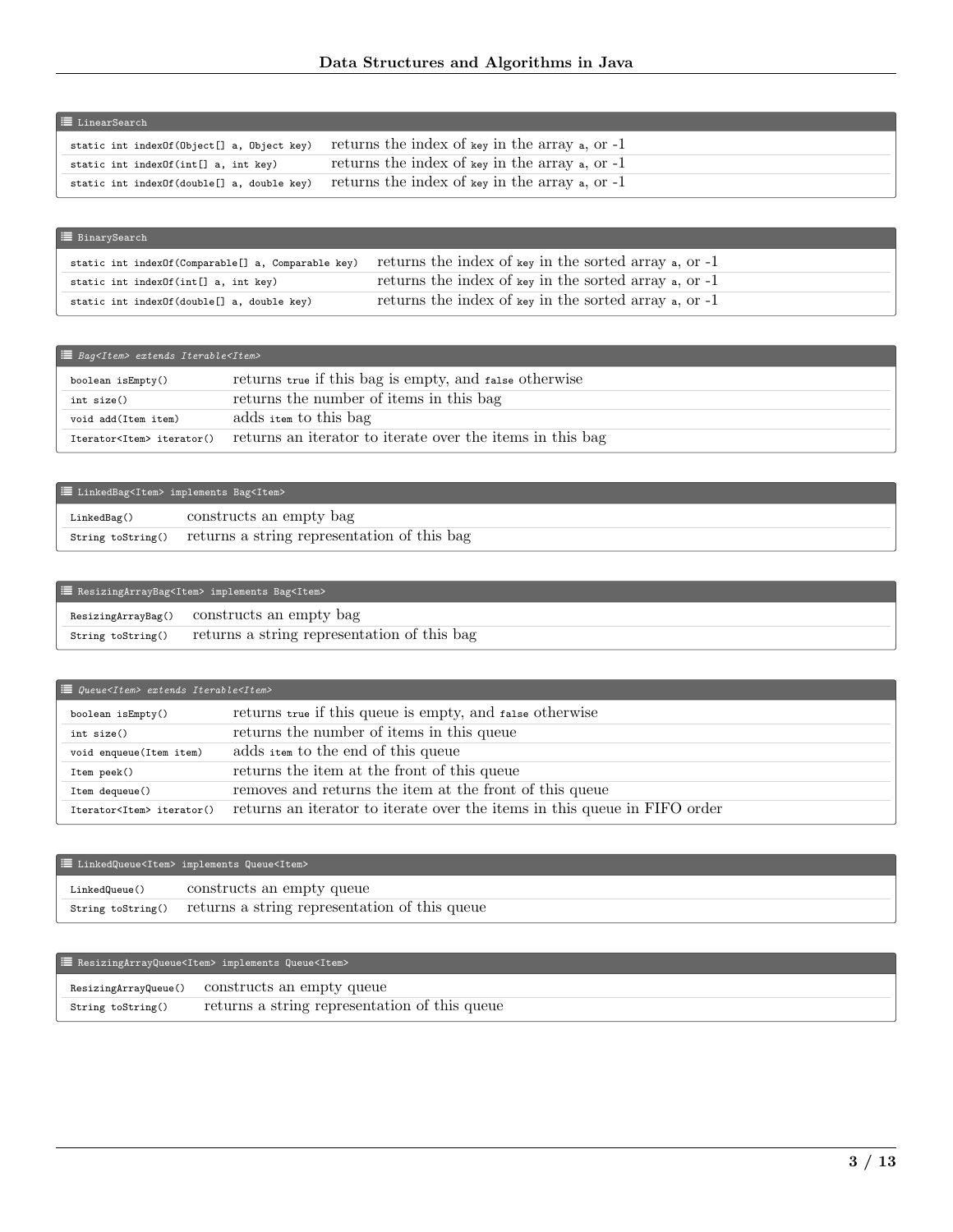| $\equiv$ Stack <item> extends Iterable<item></item></item> |                                                                           |  |
|------------------------------------------------------------|---------------------------------------------------------------------------|--|
| boolean isEmpty()                                          | returns true if this stack is empty, and false otherwise                  |  |
| int size()                                                 | returns the number of items in this stack                                 |  |
| void push(Item item)                                       | adds item to the top of this stack                                        |  |
| Item peek()                                                | returns the item at the top of this stack                                 |  |
| Item pop()                                                 | removes and returns the item at the top of this stack                     |  |
| Iterator <item> iterator()</item>                          | returns an iterator to iterate over the items in this stack in LIFO order |  |

| E LinkedStack <item> implements Stack<item></item></item> |                                                                  |  |
|-----------------------------------------------------------|------------------------------------------------------------------|--|
| LinkedStack()                                             | constructs an empty stack                                        |  |
|                                                           | string to String() returns a string representation of this stack |  |

| ResizingArrayStack <item> implements Stack<item></item></item> |                                               |  |
|----------------------------------------------------------------|-----------------------------------------------|--|
| ResizingArrayStack()                                           | constructs an empty stack                     |  |
| String toString()                                              | returns a string representation of this stack |  |

| $\equiv$ $U$ F                  |                                                                                                |
|---------------------------------|------------------------------------------------------------------------------------------------|
| int find(int p)                 | returns the canonical site of the component containing site $\frac{1}{\sqrt{2}}$               |
| int count()                     | returns the number of components                                                               |
| boolean connected(int p, int q) | returns true if sites $_{P}$ and $_{q}$ belong to the same component, and $_{false}$ otherwise |
| void union(int $p$ , int $q$ )  | connects sites $_{p}$ and $_{q}$ if they are not already connected                             |

### $\equiv$  QuickFindUF implements UF

QuickFindUF(int n) constructs an empty union-find data structure with <sup>n</sup> sites

### $\mathrel{\mathop:}=$  QuickUnionUF implements UF

QuickUnionUF(int n) constructs an empty union-find data structure with <sup>n</sup> sites

### $\quad \ \ \, \mathrel{\mathop:}= \mathbb{W}\text{eightedQuickUnion}\text{UF}\text{ implements }\text{UF}$

WeightedQuickUnionUF(int n) constructs an empty union-find data structure with <sup>n</sup> sites

## Sorting

| E Bubble, Selection, Insertion, Shell, Merge, Quick, Quick3way, Heap |                                                                               |
|----------------------------------------------------------------------|-------------------------------------------------------------------------------|
| static void sort (Comparable[] a)                                    | sorts the array a according to the natural order of its objects               |
| static void sort (Object[] a, Comparator c)                          | sorts the array a according to the order induced by the comparator $\epsilon$ |
| static void sort(int $[]$ a)                                         | sorts the array a                                                             |
| static void sort(double[] a)                                         | sorts the array a                                                             |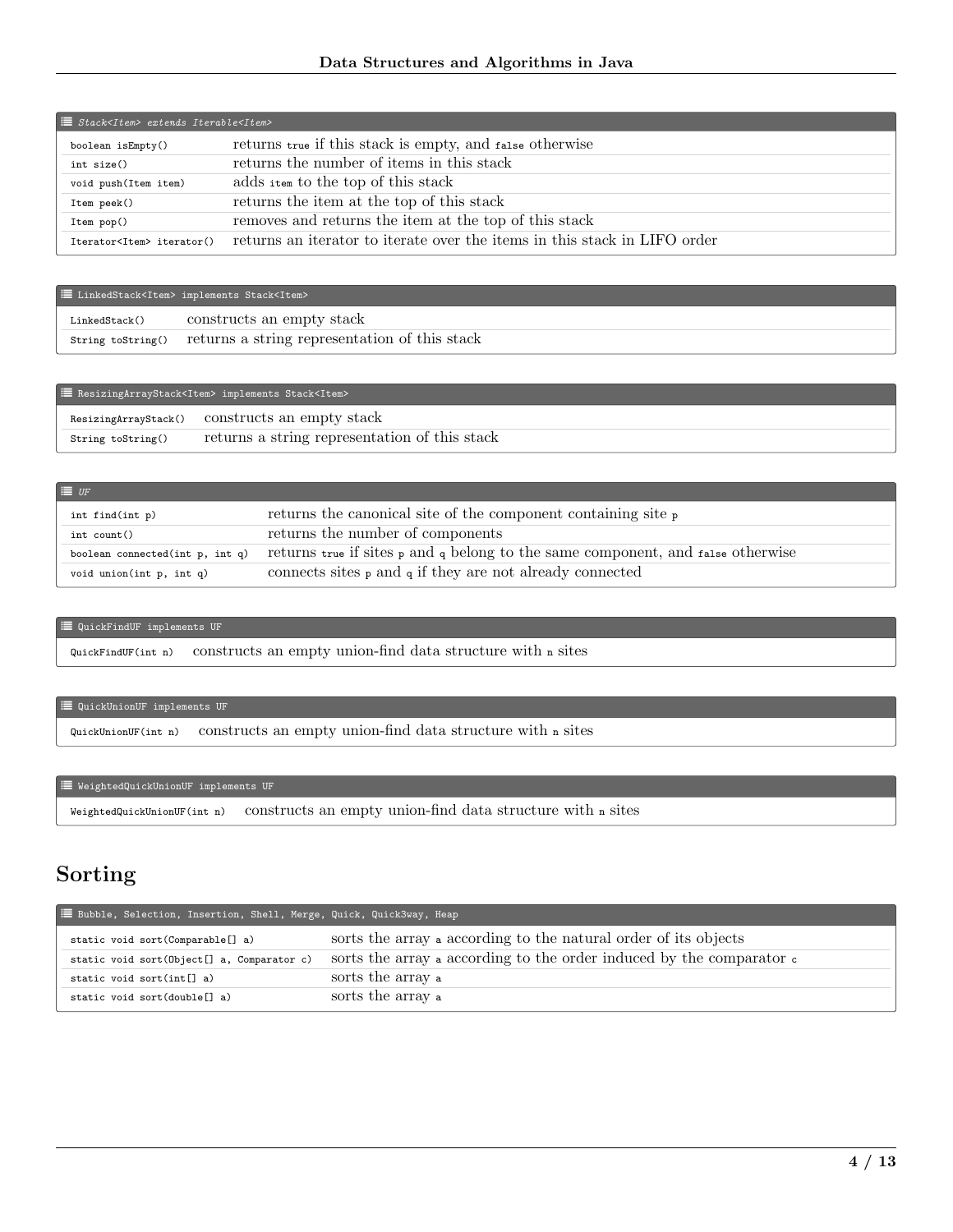| MinPQ <key> implements Iterable<key></key></key> |                                                                               |
|--------------------------------------------------|-------------------------------------------------------------------------------|
| MinPQ()                                          | $constructs$ an empty $minPQ$                                                 |
| MinPQ(Comparator <key>c)</key>                   | constructs an empty minPQ with the given comparator                           |
| MinPQ(int capacity)                              | constructs an empty minPQ with the given capacity                             |
| MinPQ(int capacity, Comparator <key>c)</key>     | constructs an empty minPQ with the given capacity and comparator              |
| boolean isEmpty()                                | returns true if this minPQ is empty, and false otherwise                      |
| int size()                                       | returns the number of keys in this minPQ                                      |
| void insert (Key key)                            | adds key to this $\text{min} \space \space PQ$                                |
| Key min()                                        | returns the smallest key in this minPQ                                        |
| Key delMin()                                     | removes and returns the smallest key in this minPQ                            |
| Iterator <key> iterator()</key>                  | returns an iterator to iterate over the keys in this minPQ in ascending order |
| String toString()                                | returns a string representation of this minPQ                                 |

| MaxPQ <key> implements Iterable<key></key></key> |                                                                                |  |
|--------------------------------------------------|--------------------------------------------------------------------------------|--|
| MaxPQ()                                          | $constructs$ an empty $maxPQ$                                                  |  |
| MaxPQ(Comparator <key>c)</key>                   | constructs an empty maxPQ with the given comparator                            |  |
| MaxPQ(int capacity)                              | constructs an empty maxPQ with the given capacity                              |  |
| MaxPQ(int capacity, Comparator <key>c)</key>     | constructs an empty maxPQ with the given capacity and comparator               |  |
| boolean isEmpty()                                | returns true if this maxPQ is empty, and false otherwise                       |  |
| int size()                                       | returns the number of keys in this maxPQ                                       |  |
| void insert (Key key)                            | adds key to this $maxPQ$                                                       |  |
| Key max()                                        | returns the largest key in this maxPQ                                          |  |
| Key delMax()                                     | removes and returns the largest key in this maxPQ                              |  |
| Iterator <key> iterator()</key>                  | returns an iterator to iterate over the keys in this maxPQ in descending order |  |
| String toString()                                | returns a string representation of this maxPQ                                  |  |

| <sup>1</sup> IndexMinPQ <key comparable<key="" extends="">&gt; implements Iterable<key></key></key> |                                                                                               |
|-----------------------------------------------------------------------------------------------------|-----------------------------------------------------------------------------------------------|
| IndexMinPQ(int maxN)                                                                                | constructs an empty index MinPQ with indices from the interval $[0, \text{max}]$              |
| boolean $i$ s $Empty()$                                                                             | returns true if this indexMinPQ is empty, and false otherwise                                 |
| int size()                                                                                          | returns the number of keys in this index MinPQ                                                |
| void insert(int i, Key key)                                                                         | associates $_{\text{key}}$ with index i in this index MinPQ                                   |
| void change(int i, Key key)                                                                         | changes the key associated with index i to key in this index MinPQ                            |
| boolean contains(int i)                                                                             | returns true if i is an index in this index MinPQ, and false otherwise                        |
| int minIndex()                                                                                      | returns the index associated with the smallest key in this index MinPQ                        |
| Key minKey()                                                                                        | returns the smallest key in this index MinPQ                                                  |
| Key keyOf(int i)                                                                                    | returns the key associated with index i in this index MinPQ                                   |
| int delMin()                                                                                        | removes the smallest key from this index MinPQ and returns its associated index               |
| void delete(int i)                                                                                  | removes the key associated with index i in this index MinPQ                                   |
| Iterator <integer> iterator()</integer>                                                             | returns an iterator to iterate over the indices in this index MinPQ in ascending order of the |
|                                                                                                     | associated keys                                                                               |
| String toString()                                                                                   | returns a string representation of this index MinPQ                                           |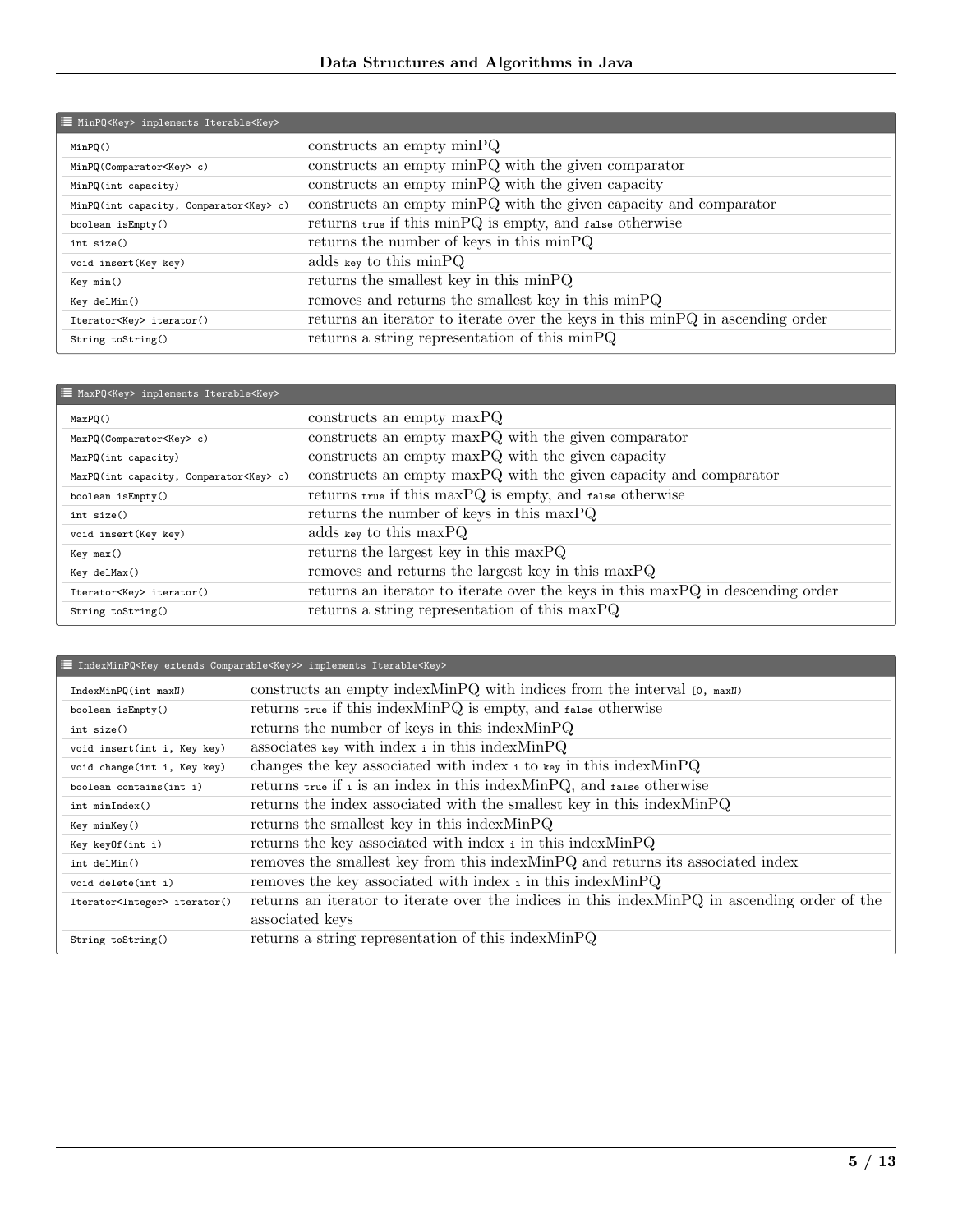| <sup>1</sup> IndexMaxPQ <key comparable<key="" extends="">&gt; implements Iterable<key></key></key> |                                                                                                |
|-----------------------------------------------------------------------------------------------------|------------------------------------------------------------------------------------------------|
| IndexMaxPQ(int maxN)                                                                                | constructs an empty index MaxPQ with indices from the interval $[0, \text{max})$               |
| boolean isEmpty()                                                                                   | returns true if this indexMaxPQ is empty, and false otherwise                                  |
| int size()                                                                                          | returns the number of keys in this index MaxPQ                                                 |
| void insert(int i, Key key)                                                                         | associates key with index $\pm$ in this index MaxPQ                                            |
| void change(int i, Key key)                                                                         | changes the key associated with index i to key in this index MaxPQ                             |
| boolean contains(int i)                                                                             | returns true if i is an index in this index MaxPQ, and $_{\text{false}}$ otherwise             |
| int maxIndex()                                                                                      | returns the index associated with the largest key in this index MaxPQ                          |
| Key maxKey()                                                                                        | returns the largest key in this index MaxPQ                                                    |
| Key keyOf(int i)                                                                                    | returns the key associated with index i in this index MaxPQ                                    |
| int delMax()                                                                                        | removes the largest key from this index MaxPQ and returns its associated index                 |
| void delete(int i)                                                                                  | removes the key associated with index i in this index MaxPQ                                    |
| Iterator <integer> iterator()</integer>                                                             | returns an iterator to iterate over the indices in this index MaxPQ in descending order of the |
|                                                                                                     | associated keys                                                                                |
| String toString()                                                                                   | returns a string representation of this index MaxPQ                                            |

| <b>E</b> Inversions                          |                                                                                                                |
|----------------------------------------------|----------------------------------------------------------------------------------------------------------------|
| static long count (Comparable [] a)          | returns the number of inversions in the array a according to the natural order of<br>its objects               |
| static long count (Object[] a, Comparator c) | returns the number of inversions in the array a according to the order induced by<br>the comparator $\epsilon$ |
| static long count $(int a[])$                | returns the number of inversions in the array a                                                                |
| static long count(double a[])                | returns the number of inversions in the array a                                                                |

# Searching

| $\equiv$ BasicST <key, value=""></key,> |                                                                     |
|-----------------------------------------|---------------------------------------------------------------------|
| boolean isEmpty()                       | returns true if this symbol table is empty, and false otherwise     |
| int size()                              | returns the number of key-value pairs in this symbol table          |
| void put (Key key, Value value)         | inserts the key and value pair into this symbol table               |
| Value get (Key key)                     | returns the value associated with key in this symbol table, or null |
| boolean contains (Key key)              | returns true if this symbol table contains key, and false otherwise |
| void delete(Key key)                    | deletes key and the associated value from this symbol table         |
| Iterable <key> keys()</key>             | returns all the keys in this symbol table                           |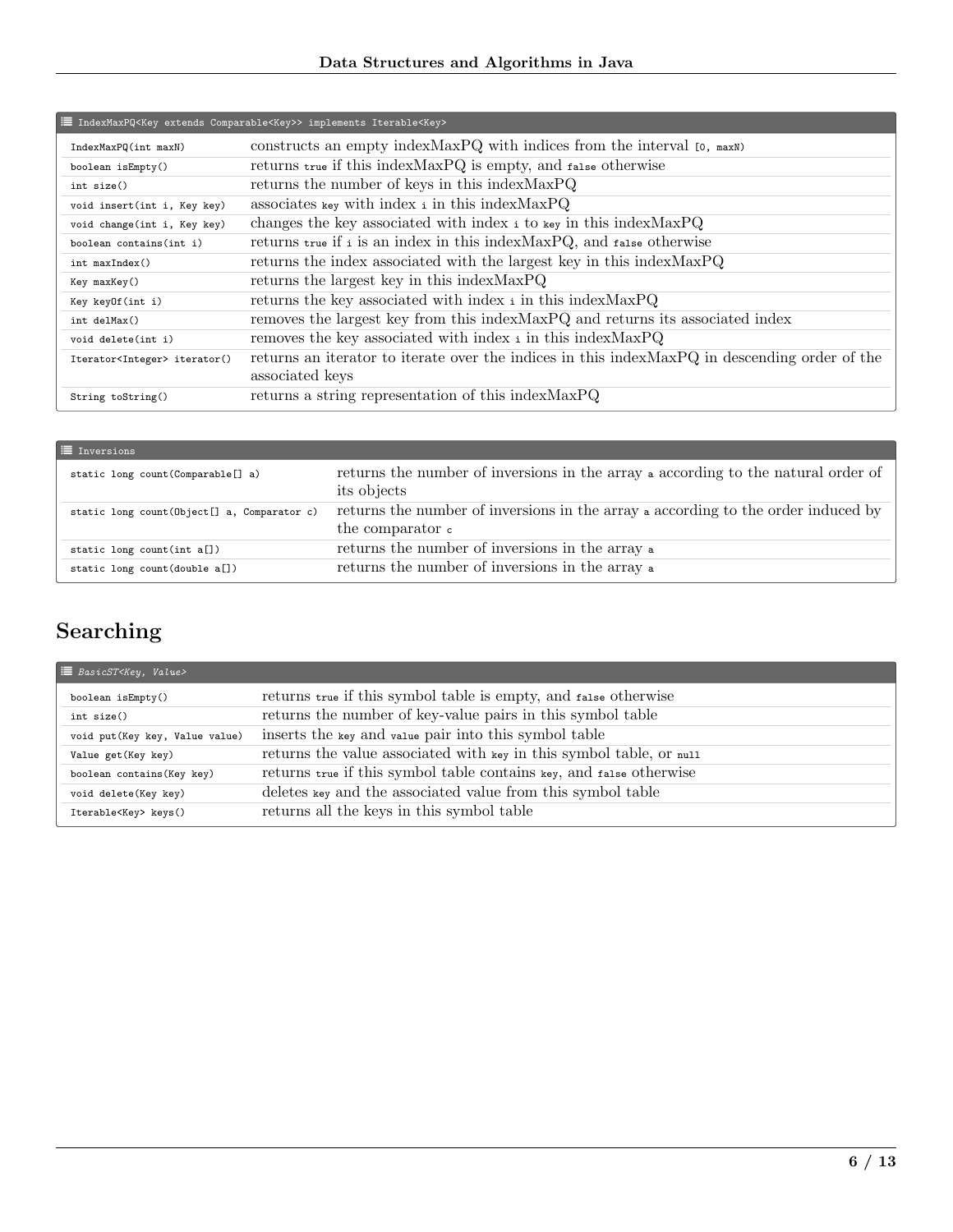| i≡ OrderedST <key comparable<key="" extends="">, Value&gt;</key> |                                                                                         |
|------------------------------------------------------------------|-----------------------------------------------------------------------------------------|
| boolean isEmpty()                                                | returns true if this symbol table is empty, and false otherwise                         |
| int size()                                                       | returns the number of key-value pairs in this symbol table                              |
| void put (Key key, Value value)                                  | inserts the key and value pair into this symbol table                                   |
| Value get (Key key)                                              | returns the value associated with key in this symbol table, or null                     |
| boolean contains (Key key)                                       | returns true if this symbol table contains key, and false otherwise                     |
| void delete(Key key)                                             | deletes key and the associated value from this symbol table                             |
| Iterable <key> keys()</key>                                      | returns all the keys in this symbol table in sorted order                               |
| Key min()                                                        | returns the smallest key in this symbol table                                           |
| Key max()                                                        | returns the largest key in this symbol table                                            |
| void deleteMin()                                                 | deletes the smallest key and the associated value from this symbol table                |
| void deleteMax()                                                 | deletes the largest key and the associated value from this symbol table                 |
| Key floor(Key key)                                               | returns the largest key in this symbol table that is smaller than or equal to key       |
| Key ceiling (Key key)                                            | returns the smallest key in this symbol table that is greater than or equal to key      |
| int rank(Key key)                                                | returns the number of keys in this symbol table that are strictly smaller than key      |
| Key select(int k)                                                | returns the key in this symbol table with the rank $\kappa$                             |
| int size(Key lo, Key hi)                                         | returns the number of keys in this symbol table that are in the interval [10, hi]       |
| Iterable <key> keys (Key lo, Key hi)</key>                       | returns the keys in this symbol table that are in the interval [10, hi] in sorted order |

|                  | E LinearSearchST <key, value=""> implements BasicST<key, value=""></key,></key,> |
|------------------|----------------------------------------------------------------------------------|
| LinearSearchST() | constructs an empty symbol table                                                 |
|                  | string to String() returns a string representation of this symbol table          |

## ² BinarySearchST<Key extends Comparable<Key>, Value> implements OrderedST<Key, Value>

| BinarySearchST()  | constructs an empty symbol table                     |
|-------------------|------------------------------------------------------|
| String toString() | returns a string representation of this symbol table |

## ² BinarySearchTreeST<Key extends Comparable<Key>, Value> implements OrderedST<Key, Value>

| BinarySearchTreeST()             | constructs an empty symbol table                          |
|----------------------------------|-----------------------------------------------------------|
| Iterable <key> preOrder()</key>  | returns all the keys from this symbol table in pre-order  |
| Iterable <key> inOrder()</key>   | returns all the keys from this symbol table in in-order   |
| Iterable <key> post0rder()</key> | returns all the keys from this symbol table in post-order |
| String toString()                | returns a string representation of this symbol table      |

## ² RedBlackBinarySearchTreeST<Key extends Comparable<Key>, Value> implements OrderedST<Key, Value>

|                   | RedBlackBinarySearchTreeST() constructs an empty symbol table |
|-------------------|---------------------------------------------------------------|
| String toString() | returns a string representation of this symbol table          |

## ² SeparateChainingHashST<Key, Value> implements BasicST<Key, Value>

|                   | SeparateChainingHashST() constructs an empty symbol table |
|-------------------|-----------------------------------------------------------|
| String toString() | returns a string representation of this symbol table      |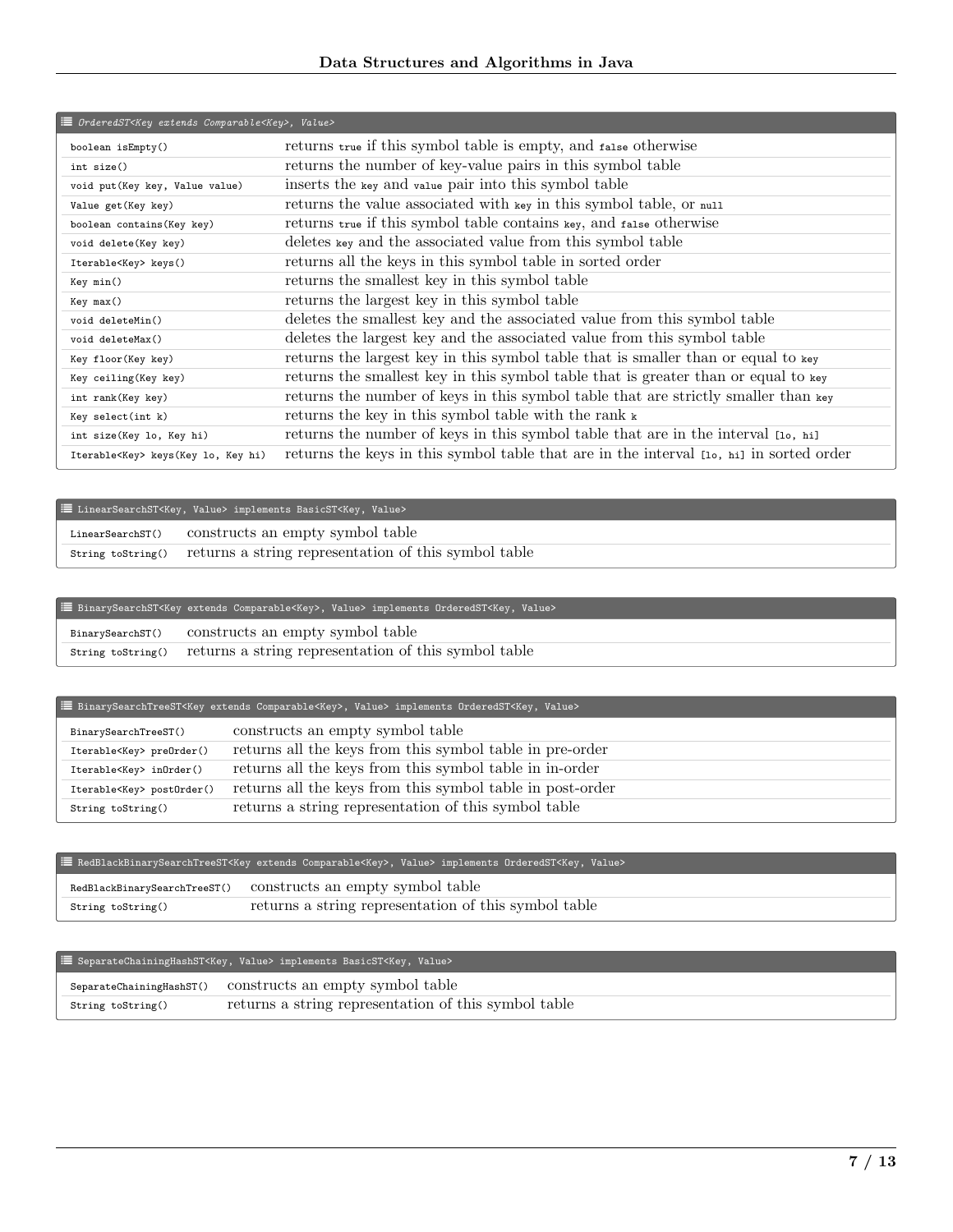| E Set <key comparable<key="" extends="">&gt; implements Iterable<key></key></key> |                                                                          |  |
|-----------------------------------------------------------------------------------|--------------------------------------------------------------------------|--|
| Set()                                                                             | constructs an empty set                                                  |  |
| boolean isEmpty()                                                                 | returns true if this set is empty, and false otherwise                   |  |
| int size()                                                                        | returns the number of keys in this set                                   |  |
| void add (Key key)                                                                | adds key to this set, if it is not already present                       |  |
| boolean contains (Key key)                                                        | returns true if this set contains key, and false otherwise               |  |
| void delete(Key key)                                                              | deletes key from this set                                                |  |
| Iterator <key> iterator()</key>                                                   | returns an iterator to iterate over the keys in this set in sorted order |  |
| String toString()                                                                 | returns a string representation of this set                              |  |

| $\equiv$ SparseVector                  |                                                            |
|----------------------------------------|------------------------------------------------------------|
| SparseVector(int n)                    | constructs an <i>n</i> -dimensional zero vector            |
| int dimension()                        | returns the dimension of this vector                       |
| int size()                             | returns the number of nonzero entries in this vector       |
| void put(int i, double value)          | sets the ith component of this vector to value             |
| double get(int i)                      | returns the ith component of this vector                   |
| SparseVector plus (SparseVector other) | returns the sum of this vector and other                   |
| SparseVector scale(double alpha)       | returns the scalar-vector product of this vector and alpha |
| double dot (SparseVector other)        | returns the dot product of this vector and other           |
| double magnitude()                     | returns the magnitude of this vector                       |
| String toString()                      | returns a string representation of this vector             |

| $\equiv$ SparseMatrix                  |                                                                      |
|----------------------------------------|----------------------------------------------------------------------|
| SparseMatrix(int m, int n)             | constructs an $\mathbb{R} \times \mathbb{R}$ dimensional zero matrix |
| int nRows()                            | returns the number of rows in this matrix                            |
| int nCols()                            | returns the number of columns in this matrix                         |
| int size()                             | returns the number of nonzero entries in this matrix                 |
| void put(int i, int j, double value)   | sets the entry at row i and column j in this matrix to value         |
| double get(int i, int j)               | returns the entry in this matrix at row i and column j               |
| SparseMatrix plus (SparseMatrix other) | returns the sum of this matrix and other                             |
| SparseVector times(SparseVector x)     | returns the product of this matrix and the vector x                  |
| String toString()                      | returns a string representation of this matrix                       |

# Graphs

| $\equiv$ Graph                          |                                                                                      |
|-----------------------------------------|--------------------------------------------------------------------------------------|
| Graph(int V)                            | constructs an empty graph with v vertices and 0 edges                                |
| Graph(In in)                            | constructs a graph from the input stream in                                          |
| int $V()$                               | returns the number of vertices in this graph                                         |
| int E()                                 | returns the number of edges in this graph                                            |
| void addEdge(int v, int w)              | adds an undirected edge between vertices $\mathbf{v}$ and $\mathbf{v}$ in this graph |
| Iterable <integer> adj(int v)</integer> | returns the vertices adjacent to vertex $\mathbf{v}$ in this graph                   |
| int degree(int $v$ )                    | returns the degree of vertex $\mathbf{v}$ in this graph                              |
| String toString()                       | returns a string representation of this graph                                        |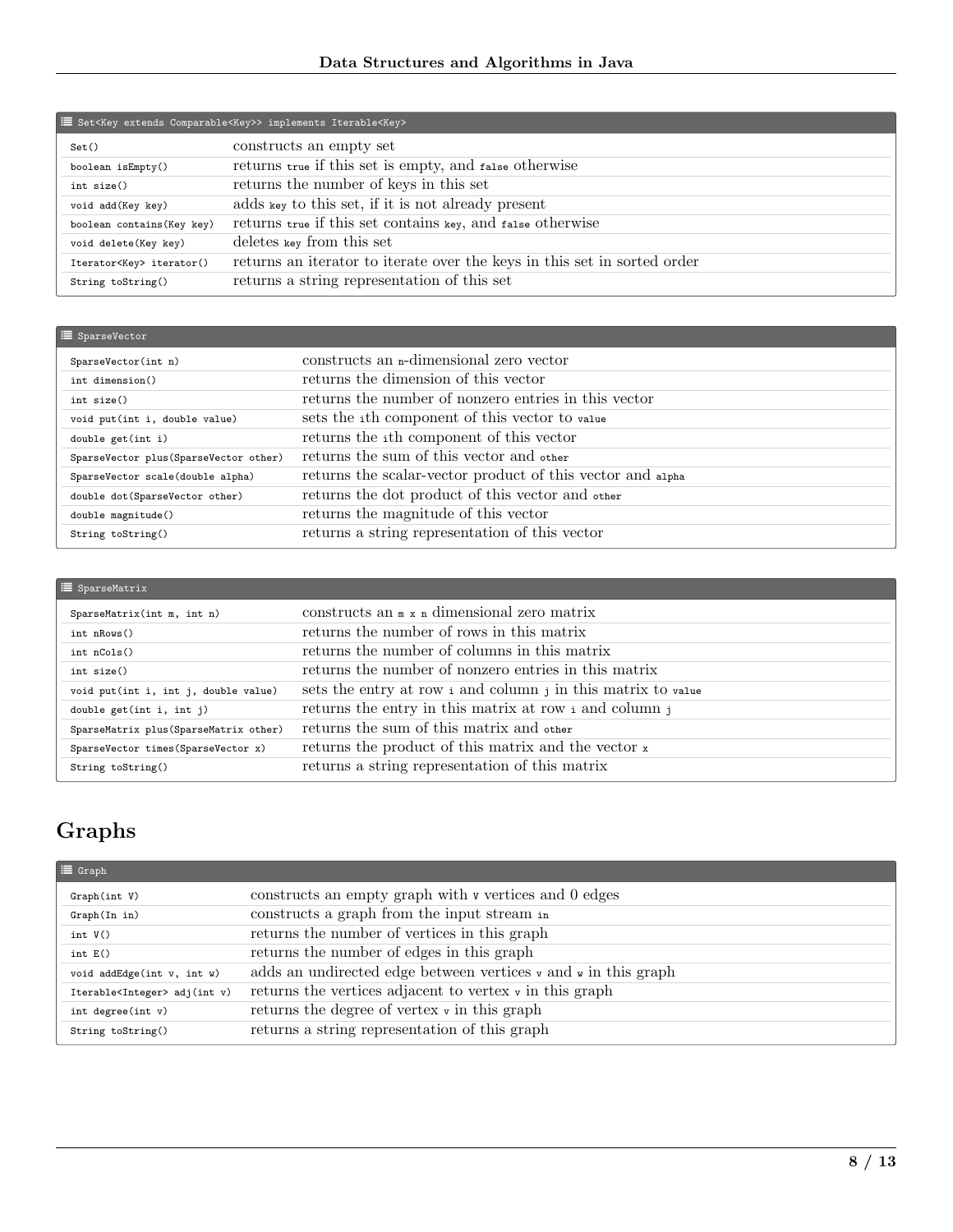| $\equiv$ Paths                             |                                                                                                         |
|--------------------------------------------|---------------------------------------------------------------------------------------------------------|
| boolean hasPathTo(int v)                   | returns true if there is a path between a designated source vertex and vertex v, and false<br>otherwise |
| Iterable <integer> pathTo(int v)</integer> | returns a path between a designated source vertex and vertex v, or null                                 |
| double dist $To(int v)$                    | returns the shortest distance between a designated source vertex and vertex $\mathbf{v}$ , or $\infty$  |

#### $\equiv$  DFSPaths implements Paths

DFSPaths(Graph G, int s) computes paths between source vertex s and every other vertex in the graph G

### $\equiv$  BFSPaths implements Paths

BFSPaths(Graph G, int s) computes shortest paths between source vertex s and every other vertex in the graph G

| $\equiv$ SymbolGraph             |                                                                                              |
|----------------------------------|----------------------------------------------------------------------------------------------|
| SymbolGraph(In in, String delim) | constructs a symbol graph from the input stream in and using delim as the delimiter          |
| boolean contains (String s)      | returns true if this symbol graph contains vertex s, and false otherwise                     |
| int indexOf(String s)            | returns the integer associated with the vertex $\sin$ this symbol graph                      |
| String name Of $(int v)$         | returns the name of the vertex associated with the integer $\mathbf{v}$ in this symbol graph |
| Graph graph()                    | returns the graph associated with this symbol graph                                          |
| String toString()                | returns a string representation of this symbol graph                                         |

| $\equiv$ DiGraph                        |                                                                        |
|-----------------------------------------|------------------------------------------------------------------------|
| DiGraph(int V)                          | constructs an empty digraph with v vertices and 0 edges                |
| DiGraph(In in)                          | constructs a digraph from the input stream in                          |
| int $V()$                               | returns the number of vertices in this digraph                         |
| int E()                                 | returns the number of edges in this digraph                            |
| void addEdge(int v, int w)              | adds the directed edge $v\rightarrow w$ to this digraph                |
| Iterable <integer> adj(int v)</integer> | returns the vertices adjacent from vertex $\mathbf{v}$ in this digraph |
| int outDegree(int v)                    | returns the out-degree of vertex $\mathbf{v}$ in this digraph          |
| int inDegree(int v)                     | returns the in-degree of vertex $\mathbf{v}$ in this digraph           |
| String toString()                       | returns a string representation of this digraph                        |

### **E** DFSDiPaths implements Paths

DFSDiPaths(DiGraph G, int s) computes paths from source vertex <sup>s</sup> to every other vertex in the digraph <sup>G</sup>

### **E** BFSDiPaths implements Paths

BFSDiPaths(DiGraph G, int s) computes shortest paths from source vertex <sup>s</sup> to every other vertex in the digraph <sup>G</sup>

| $\equiv$ SymbolDiGraph             |                                                                                                |
|------------------------------------|------------------------------------------------------------------------------------------------|
| SymbolDiGraph(In in, String delim) | constructs a symbol digraph from the input stream in and using $d$ -alim as the delimiter      |
| boolean contains(String s)         | returns true if this symbol digraph contains vertex s, and false otherwise                     |
| int indexOf(String s)              | returns the integer associated with the vertex s in this symbol digraph                        |
| String nameOf(int v)               | returns the name of the vertex associated with the integer $\mathbf{v}$ in this symbol digraph |
| DiGraph diGraph()                  | returns the digraph associated with this symbol digraph                                        |
| String toString()                  | returns a string representation of this symbol digraph                                         |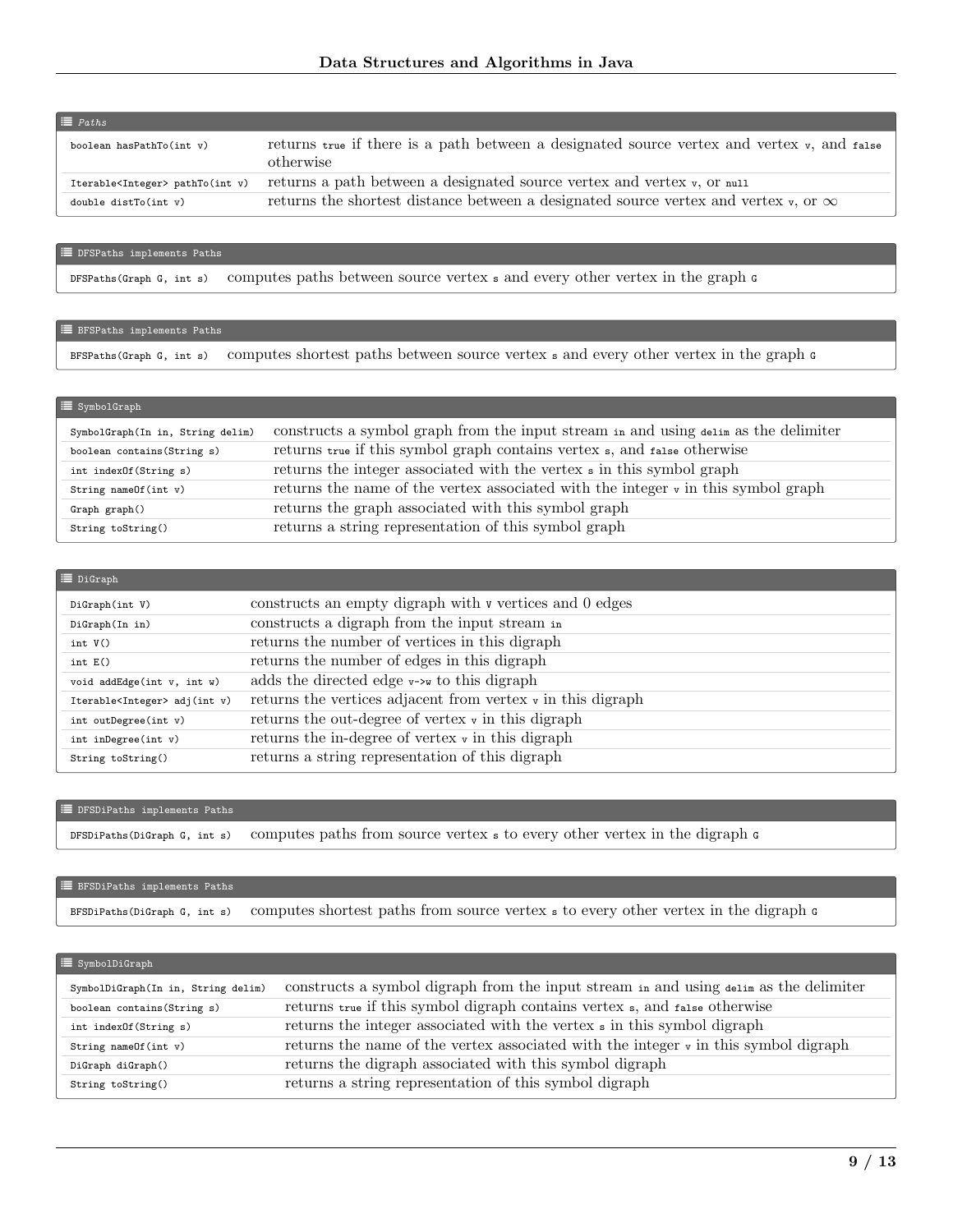| DiCycle(DiGraph G) | determines whether the digraph c has a directed cycle and, if so, finds such a cycle |
|--------------------|--------------------------------------------------------------------------------------|
| boolean hasCycle() | returns true if a directed cycle was detected, and false otherwise                   |
|                    | Iterable <integer> cycle() returns a directed cycle, or null</integer>               |

| $\equiv$ DFS0rders                         |                                                                                        |
|--------------------------------------------|----------------------------------------------------------------------------------------|
| DFSOrders(DiGraph G)                       | determines depth-first orders (pre, post, and reverse post) for the digraph $\epsilon$ |
| int $pre(int v)$                           | returns the pre-order number of vertex $\mathbf{v}$                                    |
| $int$ post(int $v$ )                       | returns the post-order number of vertex $\mathbf{v}$                                   |
| Iterable <integer> pre()</integer>         | returns the vertices in pre-order                                                      |
| Iterable <integer> post()</integer>        | returns the vertices in post-order                                                     |
| Iterable <integer> reversePost()</integer> | returns the vertices in reverse post-order                                             |

| $\equiv$ Topological                 |                                                                                          |
|--------------------------------------|------------------------------------------------------------------------------------------|
| Topological(DiGraph G)               | determines whether the digraph c has a topological order and, if so, finds such an order |
| boolean has0rder()                   | returns true if there exists a topological order, and false otherwise                    |
| Iterable <integer> order()</integer> | returns a topological order, or null                                                     |

## **E** Edge implements Comparable<Edge>

| Edge(int $v$ , int $w$ , double weight) | constructs an edge between vertices $\mathbf{v}$ and $\mathbf{w}$ of the given veight |
|-----------------------------------------|---------------------------------------------------------------------------------------|
| int either()                            | returns one endpoint of this edge                                                     |
| int other $(int v)$                     | returns the endpoint of this edge that is different from vertex $\mathbf{v}$          |
| double weight()                         | returns the weight of this edge                                                       |
| String toString()                       | returns a string representation of this edge                                          |
| int compareTo (Edge other)              | returns a comparison of this edge with other by their weights                         |

## $\Xi$ EdgeWeightedGraph

| EdgeWeightedGraph(int V)                | constructs an empty edge-weighted graph with v vertices and 0 edges           |
|-----------------------------------------|-------------------------------------------------------------------------------|
| EdgeWeightedGraph(In in)                | constructs an edge-weighted graph from the input stream in                    |
| int $V()$                               | returns the number of vertices in this edge-weighted graph                    |
| int $E()$                               | returns the number of edges in this edge-weighted graph                       |
| void addEdge(Edge e)                    | adds an edge $\epsilon$ to this edge-weighted graph                           |
| Iterable <integer> adj(int v)</integer> | returns the edges incident on vertex $\mathbf{v}$ in this edge-weighted graph |
| int degree(int $v$ )                    | returns the degree of vertex $\mathbf{v}$ in this edge-weighted graph         |
| Iterable <edge> edges()</edge>          | returns all the edges in this edge-weighted graph                             |
| String toString()                       | returns a string representation of this edge-weighted graph                   |

## $\equiv$  Kruskal

| Kruskal (EdgeWeightedGraph G)  | determines the minimum spanning tree (MST) of the edge-weighted graph $\epsilon$ |
|--------------------------------|----------------------------------------------------------------------------------|
| Iterable <edge> edges()</edge> | returns the edges in the MST                                                     |
| double weight()                | returns the sum of the edge weights in the MST                                   |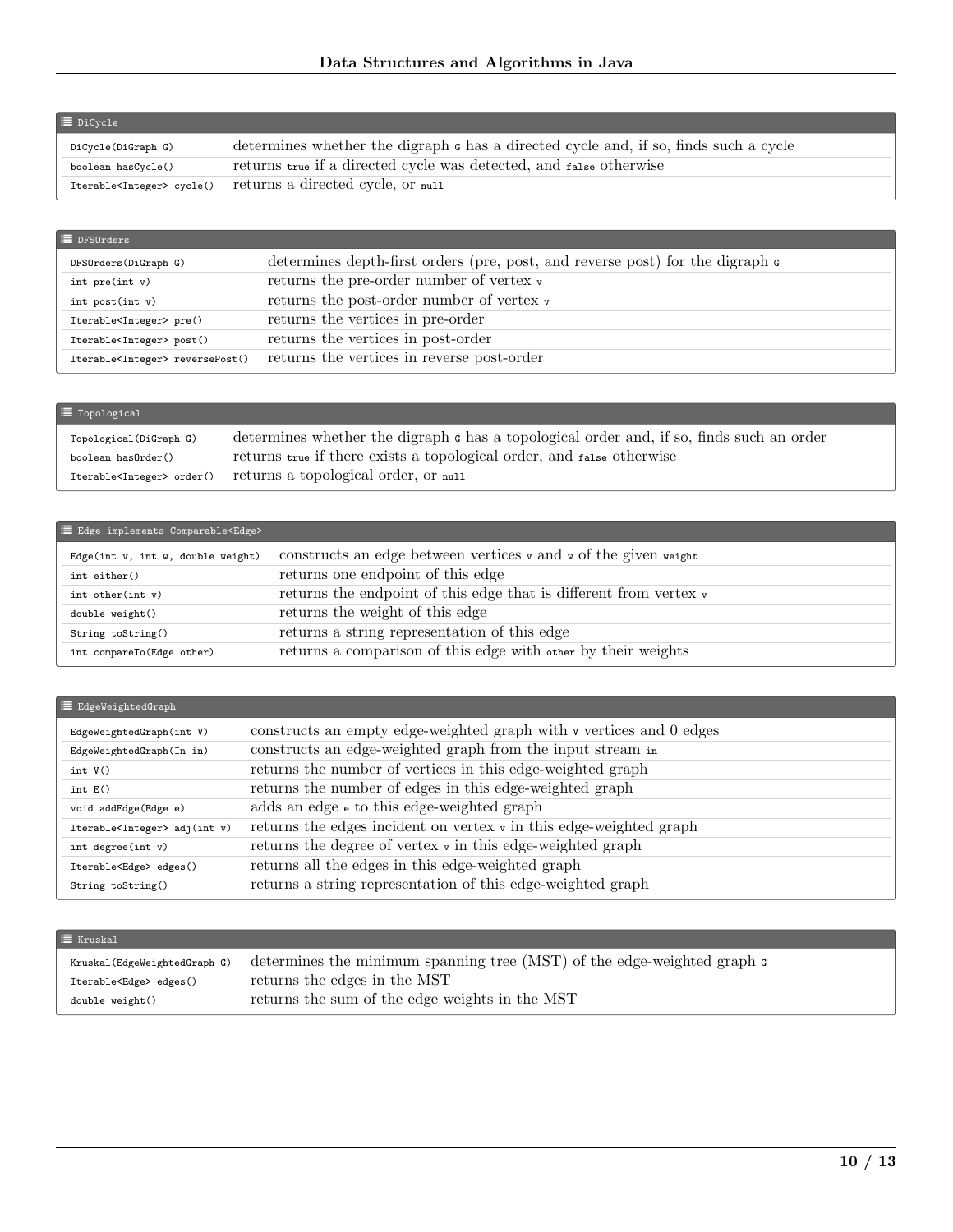| $\equiv$ DiEdge                     |                                                                                                |
|-------------------------------------|------------------------------------------------------------------------------------------------|
| DiEdge(int v, int w, double weight) | constructs a directed edge from vertex $\mathbf{v}$ to vertex $\mathbf{v}$ of the given veight |
| int from()                          | returns the tail vertex of this directed edge                                                  |
| int $to()$                          | returns the head vertex of this directed edge                                                  |
| double weight()                     | returns the weight of this directed edge                                                       |
| String toString()                   | returns a string representation of this directed edge                                          |

| E EdgeWeightedDiGraph                   |                                                                                            |
|-----------------------------------------|--------------------------------------------------------------------------------------------|
| EdgeWeightedDiGraph(int V)              | constructs an empty edge-weighted digraph with v vertices and 0 edges                      |
| EdgeWeightedDiGraph(In in)              | constructs an edge-weighted digraph from the input stream in                               |
| int $V()$                               | returns the number of vertices in this edge-weighted digraph                               |
| int $E()$                               | returns the number of edges in this edge-weighted digraph                                  |
| void addEdge(DiEdge e)                  | adds a directed edge $\bullet$ to this edge-weighted digraph                               |
| Iterable <integer> adj(int v)</integer> | returns the directed edges incident from vertex $\mathbf{v}$ in this edge-weighted digraph |
| int outDegree(int v)                    | returns the out-degree of vertex $\mathbf{v}$ in this edge-weighted digraph                |
| int inDegree(int v)                     | returns the in-degree of vertex $\mathbf{v}$ in this edge-weighted digraph                 |
| Iterable <diedge> edges()</diedge>      | returns all the directed edges in this edge-weighted digraph                               |
| String toString()                       | returns a string representation of this edge-weighted digraph                              |

| $\equiv$ Dijkstra implements Paths |                                                                                                                                                 |
|------------------------------------|-------------------------------------------------------------------------------------------------------------------------------------------------|
|                                    | $\mu$ Dijkstra(DiGraph G, int s) determines the shortest paths from the source vertex s to every other vertex in the edge-weighted<br>digraph c |

## Strings

| $\equiv$ Alphabet              |                                                                                       |
|--------------------------------|---------------------------------------------------------------------------------------|
| static Alphabet BINARY         | the binary alphabet $\{0,1\}$                                                         |
| static Alphabet OCTAL          | the octal alphabet $\{0, 1, 2, 3, 4, 5, 6, 7\}$                                       |
| static Alphabet DECIMAL        | the decimal alphabet $\{0, 1, 2, 3, 4, 5, 6, 7, 8, 9\}$                               |
| static Alphabet HEXADECIMAL    | the hexadecimal alphabet $\{0, 1, 2, 3, 4, 5, 6, 7, 8, 9, A, B, C, D, E, F\}$         |
| static Alphabet DNA            | the DNA alphabet $\{A, C, G, T\}$                                                     |
| static Alphabet LOWERCASE      | the lowercase alphabet $\{a, b, c, \ldots, z\}$                                       |
| static Alphabet UPPERCASE      | the uppercase alphabet $\{A, B, C, \ldots, Z\}$                                       |
| static Alphabet PROTEIN        | the protein alphabet $\{A, C, D, E, F, G, H, I, K, L, M, N, P, Q, R, S, T, V, W, Y\}$ |
| static Alphabet BASE64         | the base-64 alphabet (64 characters)                                                  |
| static Alphabet ASCII          | the ASCII alphabet $(0 - 127)$                                                        |
| static Alphabet EXTENDED_ASCII | the extended ASCII alphabet $(0-255)$                                                 |
| static Alphabet UNICODE16      | the Unicode 16 alphabet $(0-65, 535)$                                                 |
| Alphabet()                     | constructs a new alphabet using characters 0 through 255                              |
| Alphabet(int radix)            | constructs a new alphabet using characters 0 through radix - 1                        |
| Alphabet(String s)             | constructs a new alphabet from the string of characters $\frac{1}{s}$                 |
| boolean contains (char c)      | returns true if c is a character in this alphabet, and false otherwise                |
| $int$ radix()                  | returns the radix of this alphabet                                                    |
| int lgRadix()                  | returns the binary logarithm (rounded up) of this alphabet's radix                    |
| int toIndex(char c)            | returns the index of c                                                                |
| int[] toIndices(String s)      | returns the indices of the characters in s                                            |
| char toChar(int index)         | returns the character with the given index                                            |
| String toChars(int[] indices)  | returns the characters with the given indices                                         |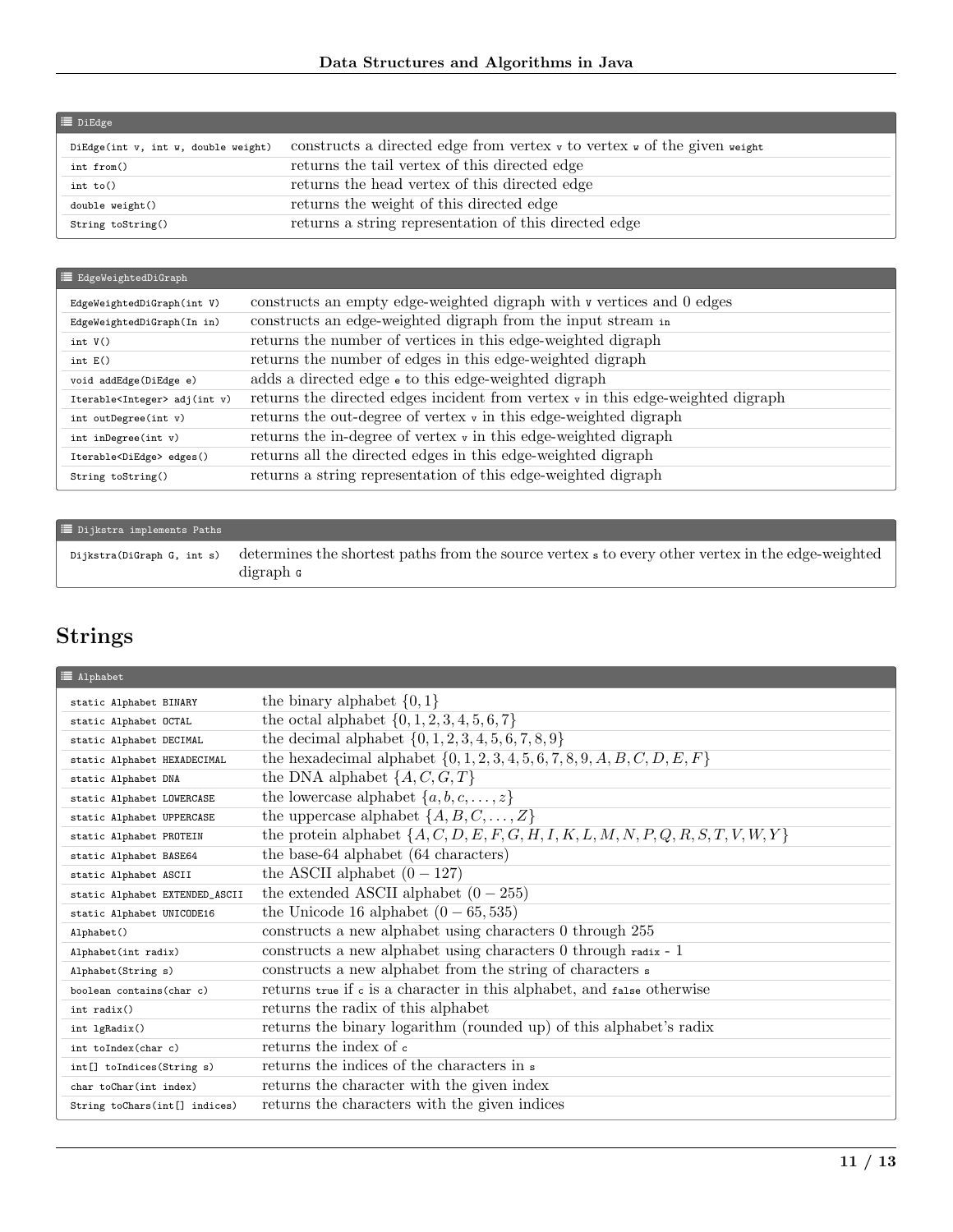### $\equiv$  LSD

 $\equiv$  MSD

static void sort(String[] a) sorts the array a of fixed-length strings over the extended ASCII alphabet

static void sort(String[] a) sorts the array a of strings over the extended ASCII alphabet

| $\equiv$ TrieST                                          |                                                                                      |
|----------------------------------------------------------|--------------------------------------------------------------------------------------|
| TriesT()                                                 | constructs an empty symbol table                                                     |
| boolean isEmpty()                                        | returns true if this symbol table is empty, and false otherwise                      |
| int size()                                               | returns the number of key-value pairs in this symbol table                           |
| void put (String key, Value value)                       | inserts the key and value pair into this symbol table                                |
| Value get (String key)                                   | returns the value associated with key in this symbol table, or null                  |
| boolean contains (String key)                            | returns true if this symbol table contains key, and false otherwise                  |
| void delete(String key)                                  | deletes key and the associated value from this symbol table                          |
| Iterable <string> keys()</string>                        | returns all the keys in this symbol table                                            |
| Iterable <string> keysWithPrefix(String prefix)</string> | returns all the keys in this symbol table that start with prefix                     |
| Iterable <string> keysThatMatch(String pattern)</string> | returns all the keys in this symbol table that match pattern, where the . symbol     |
|                                                          | is treated as a wildcard character                                                   |
| Iterable <string> longestPrefixOf(String query)</string> | returns the string in this symbol table that is the longest prefix of query, or null |
| String toString()                                        | returns a string representation of this symbol table                                 |

| $\equiv$ KMP                   |                                                                                                                             |
|--------------------------------|-----------------------------------------------------------------------------------------------------------------------------|
| KMP(String pattern, int radix) | preprocesses the pattern string with alphabet size given by radix                                                           |
| int search(String text)        | returns the index of the first occurrence of the pattern string within the text string, or the<br>length of the text string |

| $\equiv$ NFA                     |                                                                        |
|----------------------------------|------------------------------------------------------------------------|
| NFA(String regexp)               | constructs a nondeterministic finite state automaton (NFA) from regexp |
| boolean recognizes (String text) | returns true this NFA recognizes text, and false otherwise             |

| $\equiv$ Genome        |                                                                                                                                                                                          |
|------------------------|------------------------------------------------------------------------------------------------------------------------------------------------------------------------------------------|
| static void compress() | reads from standard input a sequence characters over the alphabet $\{A, C, G, T\}$ ; compresses them<br>using two bits per character; and writes the results to standard output          |
| static void expand()   | reads from standard input a sequence of genome-compressed bits; expands each two bits into a<br>character over the alphabet $\{A, C, G, T\}$ ; and writes the results to standard output |

| $\equiv$ RunLength     |                                                                                                                                                            |
|------------------------|------------------------------------------------------------------------------------------------------------------------------------------------------------|
| static void compress() | reads from standard input a sequence of bits; compresses them using run-length coding with 8-bit<br>run lengths; and writes the results to standard output |
| static void expand()   | reads from standard input a sequence of runlength-compressed bits; expands them; and writes the<br>results to standard output                              |